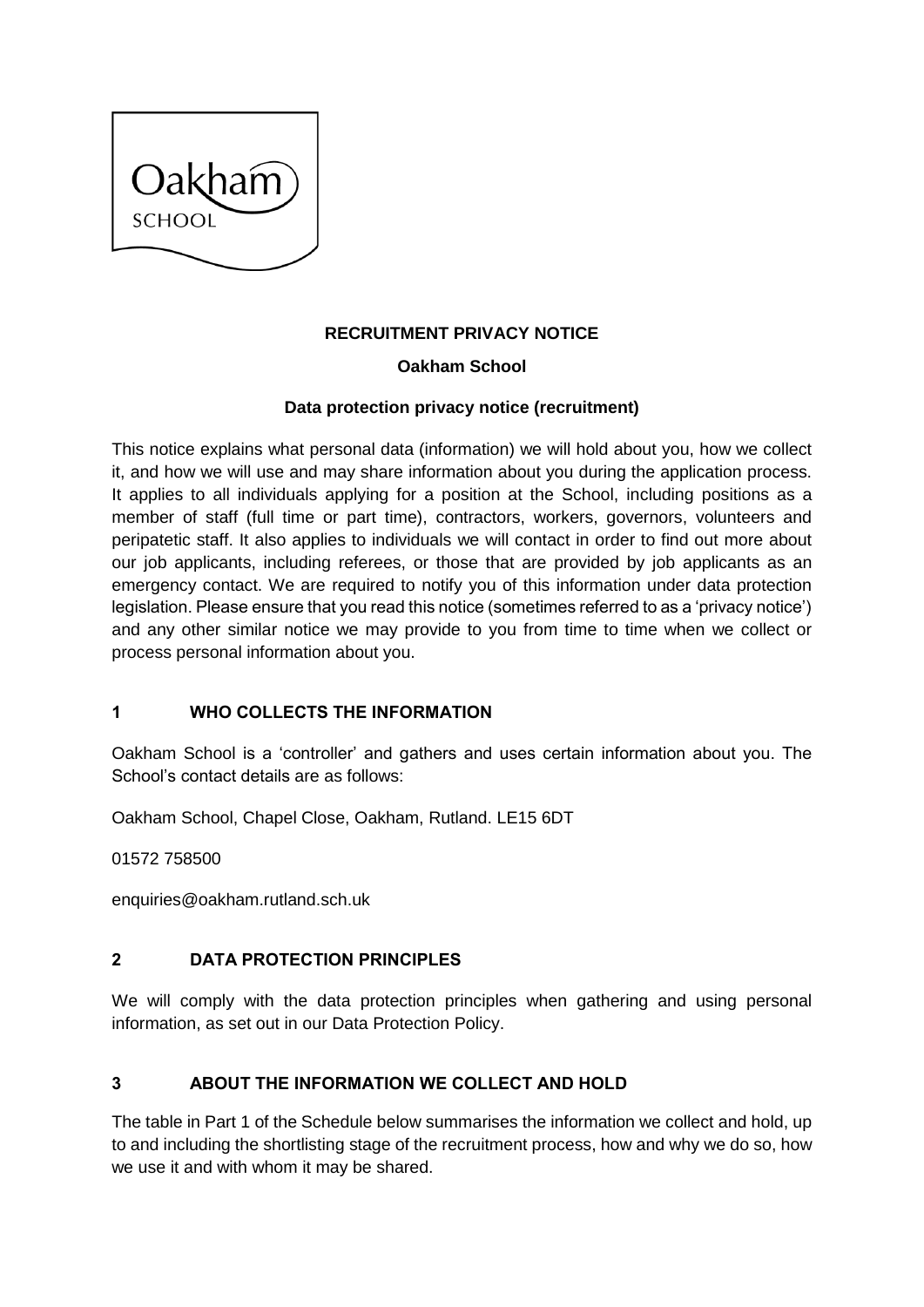The table in [Part 2](#page-4-0) of the Schedule below summarises the additional information we collect before making a final decision to recruit, i.e. before making an offer of employment unconditional, how and why we do so, how we use it and with whom it may be shared.

We seek to ensure that our information collection and processing is always proportionate and necessary for specific legitimate purposes. We will notify you of any changes to information we collect or to the purposes for which we collect and process it.

## **4 WHERE INFORMATION MAY BE HELD**

Information may be held on school premises in our filing systems and on our servers. It may also be held by third party agencies, service providers and representatives.

## **5 HOW LONG WE KEEP YOUR INFORMATION**

We keep the personal information that we obtain about you during the recruitment process for no longer than is necessary for the purposes for which it is processed. How long we keep your information will depend on whether your application, or the application you are supporting (e.g. as a referee) is successful and you (the job applicant) become employed by us, the nature of the information concerned and the purposes for which it is processed.

We will keep recruitment information (including interview notes) for no longer than is reasonable, taking into account the limitation periods for potential claims such as race or sex discrimination (as extended to take account of early conciliation), after which they will be destroyed. This is likely to be for six months from the communication of the outcome of the recruitment exercise which takes account of both the time limit to bring claims and for claims to be received by the School. If there is a clear business reason for keeping recruitment records for longer than the recruitment period, we may do so but will first consider whether the records can be pseudonymised, and the longer period for which they will be kept.

If you are an applicant and your application is successful, we will keep only the recruitment information that is necessary in relation to your employment.

## **Your DATA rights - to correct and access your information and to ask for it to be erased**

Please contact our Chief Operating Office, William Hawkes, WSBH@oakham.rutland.sch.uk if you would like to correct or request access to information that we hold relating to you or if you have any questions about this notice. You also have the right to ask for information we hold and process to be erased ('the right to be forgotten') or not used in certain circumstances. Our Chief Operating Office, William Hawkes, will provide you with further information about your data rights, if you ask for it.

## **6 KEEPING YOUR PERSONAL INFORMATION SECURE**

We have appropriate security measures in place to prevent personal information from being accidentally lost, or used or accessed in an unauthorised way. This includes personal information being locked away, password protected or encrypted. We limit access to your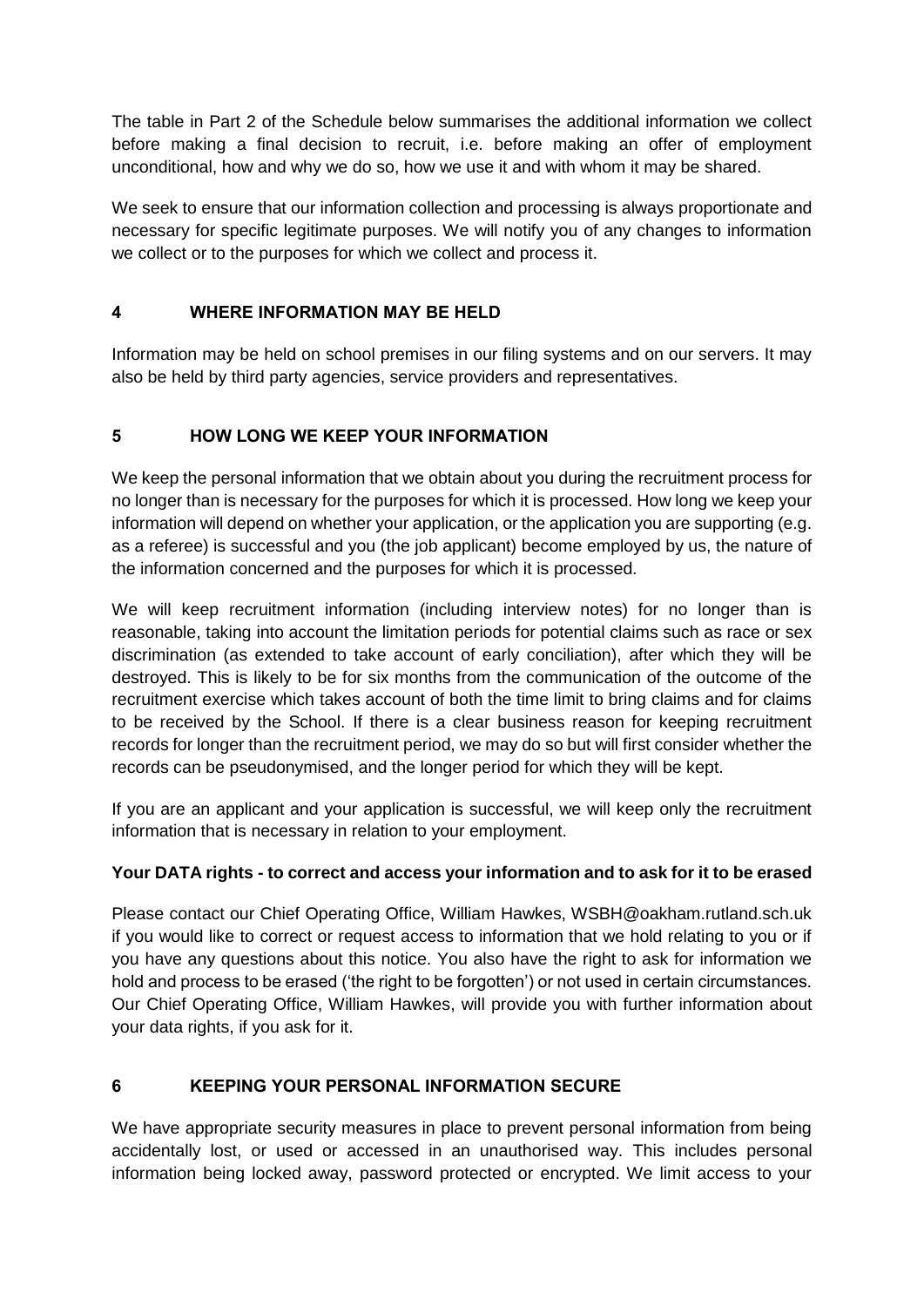personal information to those who have a genuine business need to know it. Those processing your information will do so only in an authorised manner and are subject to a duty of confidentiality.

We also have procedures in place to deal with any suspected personal data breach. We will notify you and any applicable regulator of a suspected data security breach where we are legally required to do so.

### **7 HOW TO COMPLAIN**

We hope that our Chief Operating Office, William Hawkes, can resolve any query or concern you raise about our use of your information. If not, you can contact the Information Commissioner's Office at https://ico.org.uk/concerns/ or telephone 0303 123 1113 for further information about your rights and how to make a formal complaint.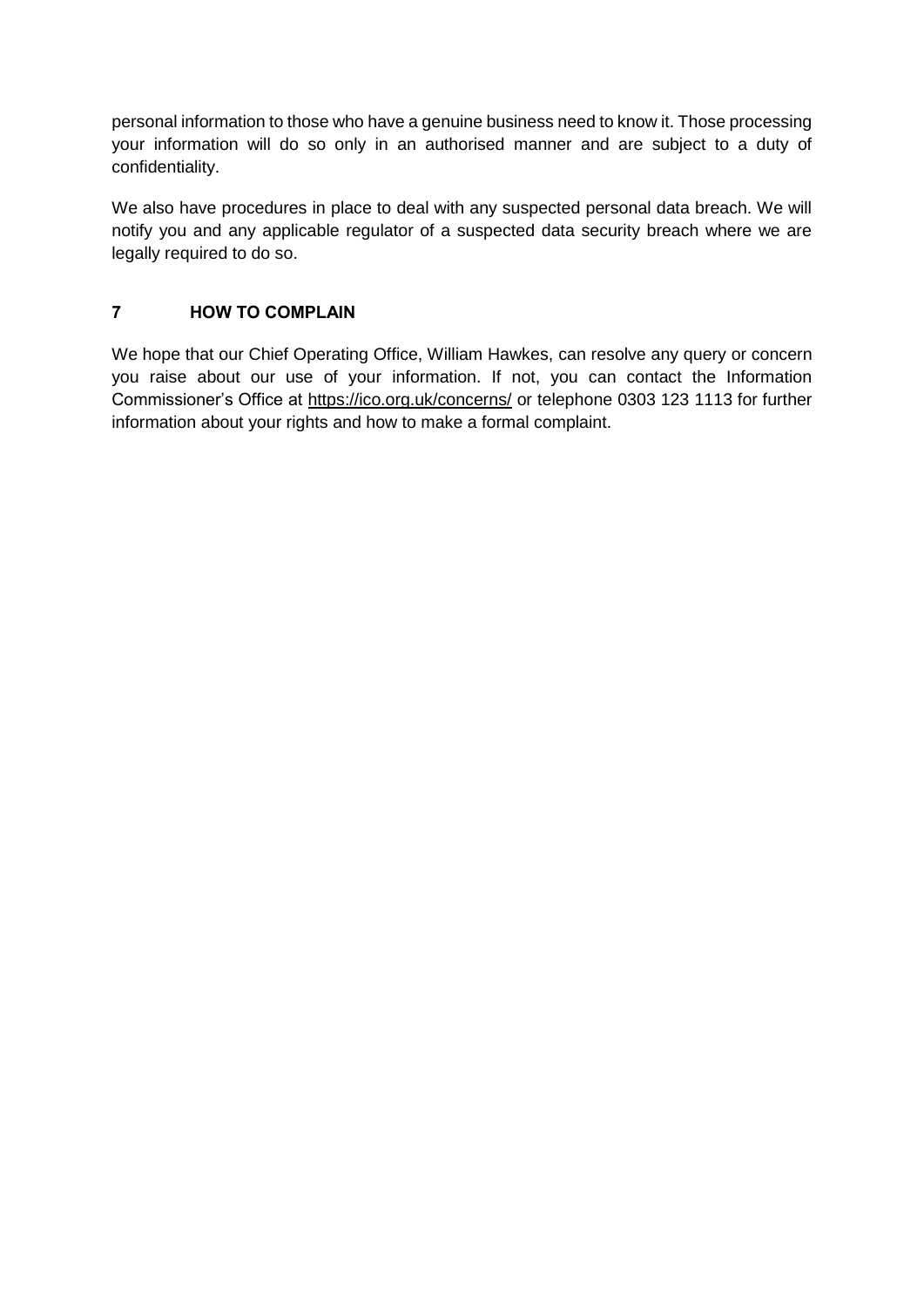## **SCHEDULE ABOUT THE INFORMATION WE COLLECT AND HOLD**

| The information we     | How we collect   | Why we collect the      | How we use and may       |
|------------------------|------------------|-------------------------|--------------------------|
| collect                | the information  | information             | share the                |
|                        |                  |                         | information              |
|                        |                  |                         |                          |
| Your name and          | From you         | Legitimate interest:    | To enable HR or the      |
| contact details (i.e.  |                  | to carry out a fair     | manager of the           |
| address, home and      |                  | recruitment process     | relevant department to   |
| mobile phone           |                  |                         | contact you to           |
| numbers, email         |                  | Legitimate interest:    | progress your            |
| address)               |                  | to progress your        | application, arrange     |
|                        |                  | application, arrange    | interviews and inform    |
|                        |                  | interviews and          | you of the outcome       |
|                        |                  | inform you of the       |                          |
|                        |                  | outcome at all          | To inform the relevant   |
|                        |                  | stages                  | manager or               |
|                        |                  |                         | department of your       |
|                        |                  |                         | application              |
| Details of your        | From you, in the |                         | To make an informed      |
|                        |                  | Legitimate interest:    |                          |
| qualifications,        | completed        | to carry out a fair     | recruitment decision     |
| experience,            | application form | recruitment process     | Both the persons         |
| employment history     | and interview    | Legitimate interest:    | making the shortlisting  |
| (including job titles, | notes (if        | to make an informed     | decision and, if you     |
| salary and working     | relevant)        | decision to shortlist   | are invited for          |
| hours) and interests   |                  | for interview and (if   | interview, the interview |
|                        |                  | relevant) to recruit    | panel will receive       |
|                        |                  |                         | these details.           |
|                        |                  |                         |                          |
| Your name, contact     | From you, in the | Legitimate interest:    | To see whether an        |
| details and details    | completed        | to carry out a fair     | associated School has    |
| of your                | application form | recruitment process     | any suitable vacancies   |
| qualifications,        | and interview    |                         |                          |
| experience,            | notes (if        | Legitimate interest: if |                          |
|                        | relevant)        | you are unsuccessful    |                          |
|                        |                  | in your application,    |                          |

# <span id="page-3-0"></span>**Part 1 Up to and including the shortlisting stage**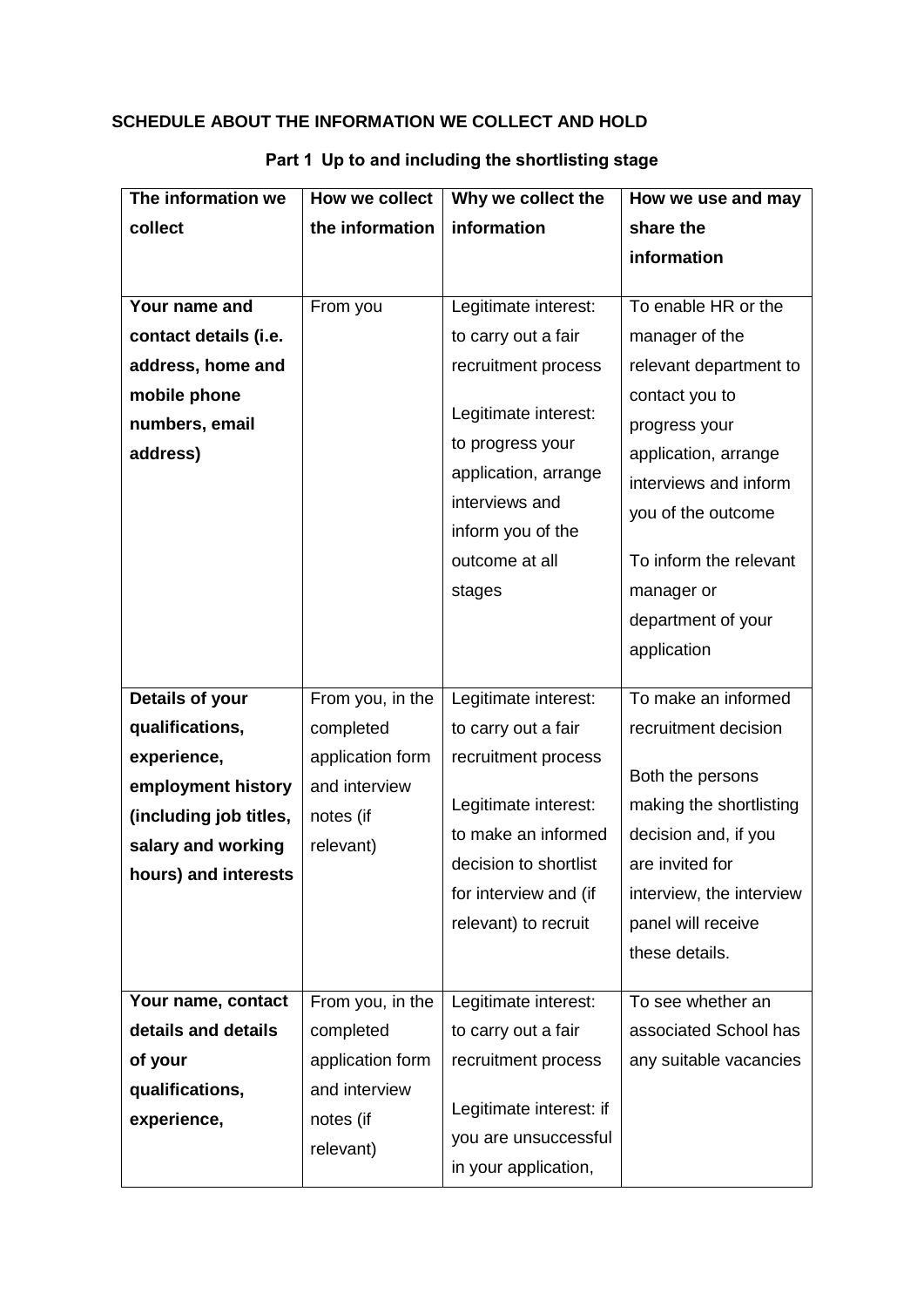| employment history   |                  | your details may be   |                          |
|----------------------|------------------|-----------------------|--------------------------|
| and interests        |                  | passed on to an       |                          |
|                      |                  | associated School to  |                          |
|                      |                  | see if they have any  |                          |
|                      |                  | suitable vacancies    |                          |
|                      |                  |                       |                          |
| Your racial or       | From you, in a   | To comply with our    | To comply with our       |
| ethnic origin, sex   | completed        | legal obligations and | equal opportunities      |
| and sexual           | anonymised       | for reasons of        | monitoring obligations   |
| orientation,         | equal            | substantial public    | and to follow our        |
| religious or similar | opportunities    | interest (equality of | equality and other       |
| beliefs              | monitoring form  | opportunity or        | policies                 |
|                      |                  | treatment)            |                          |
|                      |                  |                       | For further information, |
|                      |                  |                       | see * below              |
|                      |                  |                       |                          |
| Details of your      | From your        | Legitimate interest:  | To carry out a fair      |
| referees             | completed        | to carry out a fair   | recruitment process      |
|                      | application form | recruitment process   | To comply with           |
|                      |                  | In the regulated      | legal/regulatory         |
|                      |                  | sector, to comply     | obligations              |
|                      |                  |                       |                          |
|                      |                  | with our legal        |                          |
|                      |                  | obligations to        | Information shared       |
|                      |                  |                       | with relevant            |
|                      |                  | request references    | managers, HR and the     |
|                      |                  |                       | referee                  |

# <span id="page-4-0"></span>**Part 2 Before making a final decision to recruit**

| The information we collect | How we<br>collect the<br>information | Why we collect<br>the information | How we use and<br>may share the<br>information |
|----------------------------|--------------------------------------|-----------------------------------|------------------------------------------------|
| Information about your     | From your                            | Legitimate interest:              | To obtain the                                  |
| previous academic and/or   | referees                             | to make an                        | relevant reference                             |
| employment history,        | (details of                          |                                   | about you                                      |
| including details of any   |                                      |                                   |                                                |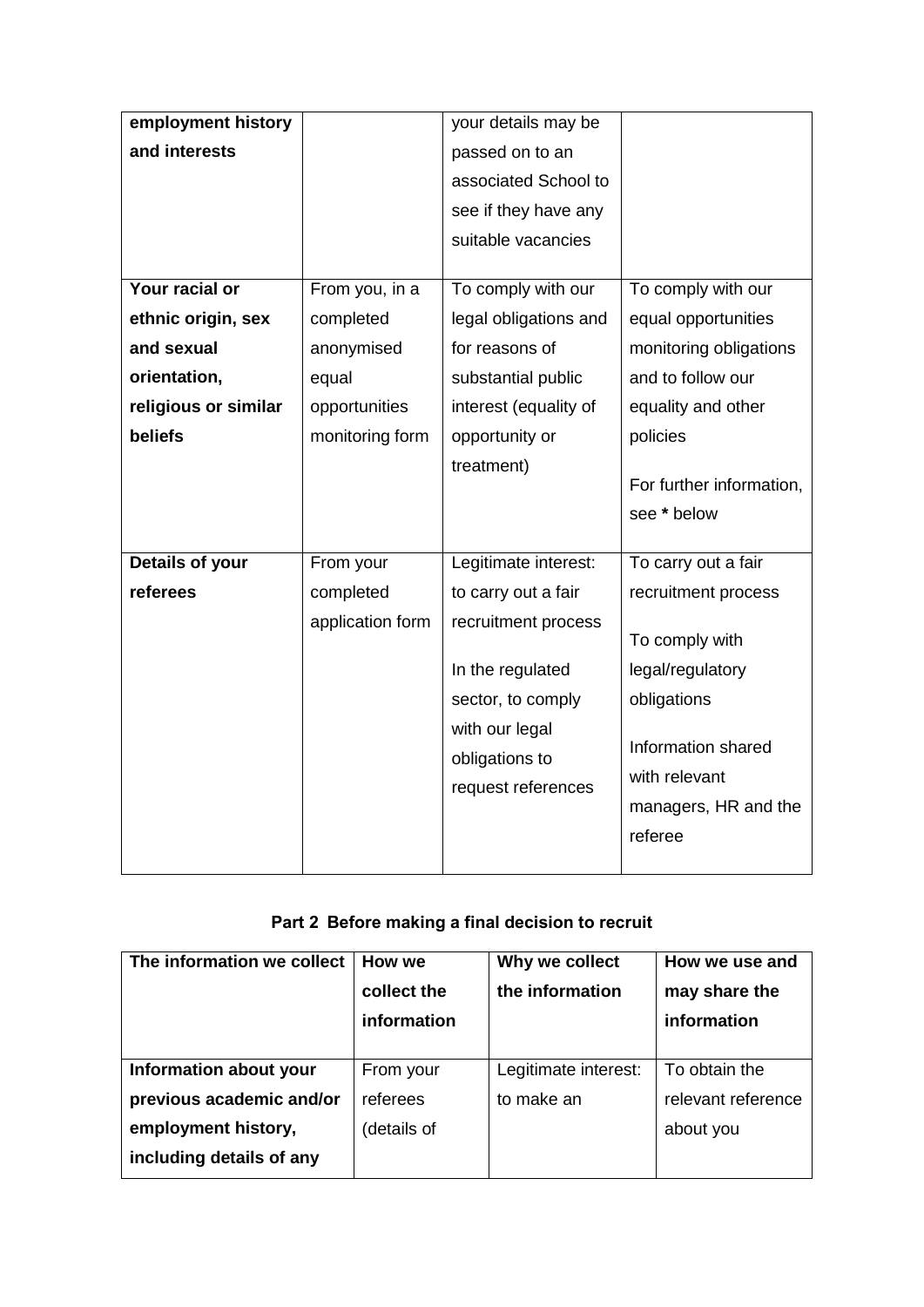| conduct, grievance or        | whom you will          | informed decision             | To comply with   |
|------------------------------|------------------------|-------------------------------|------------------|
| performance issues,          | have provided)         | to recruit                    | legal/regulatory |
| appraisals, time and         |                        |                               | obligations      |
| attendance, from             |                        | To comply with our            |                  |
| references obtained about    |                        | legal obligations             | Information      |
| you from previous            |                        | Legitimate                    | shared with      |
| employers and/or             |                        | interests: to                 | relevant         |
| education providers □        |                        | maintain                      | managers and HR  |
|                              |                        | employment                    |                  |
|                              |                        | records and to                |                  |
|                              |                        | comply with legal,            |                  |
|                              |                        | regulatory and                |                  |
|                              |                        |                               |                  |
|                              |                        | governance<br>obligations and |                  |
|                              |                        | good employment               |                  |
|                              |                        | practice                      |                  |
|                              |                        |                               |                  |
| <b>Information regarding</b> | From you, from         | Legitimate interest:          | To make an       |
| your academic and            | your education         | to verify the                 | informed         |
| professional                 | provider, from         | qualifications                | recruitment      |
| qualifications $\square$     | the relevant           | information                   | decision         |
|                              | professional           | provided by you               |                  |
|                              | body                   |                               |                  |
|                              |                        |                               |                  |
| <b>Information regarding</b> | From the               | To perform the                | To make an       |
| your criminal record, in     | Disclosure and         | employment                    | informed         |
| criminal records             | <b>Barring Service</b> | contract                      | recruitment      |
| certificates (CRCs) and      | (DBS)                  | To comply with our            | decision         |
| enhanced criminal            |                        | legal obligations             | To carry out     |
| records certificates         |                        |                               | statutory checks |
| (ECRCs) in accordance        |                        | Legitimate interest:          |                  |
| with the Rehabilitation of   |                        |                               | Information      |
| <b>Offenders Act 1974</b>    |                        | For reasons of                | shared with DBS  |
| (Exceptions) Order 1975      |                        | substantial public            | and other        |
| (as amended) $\square$       |                        | interest (preventing          | regulatory       |
|                              |                        | or detecting                  |                  |
|                              |                        | unlawful acts, and            |                  |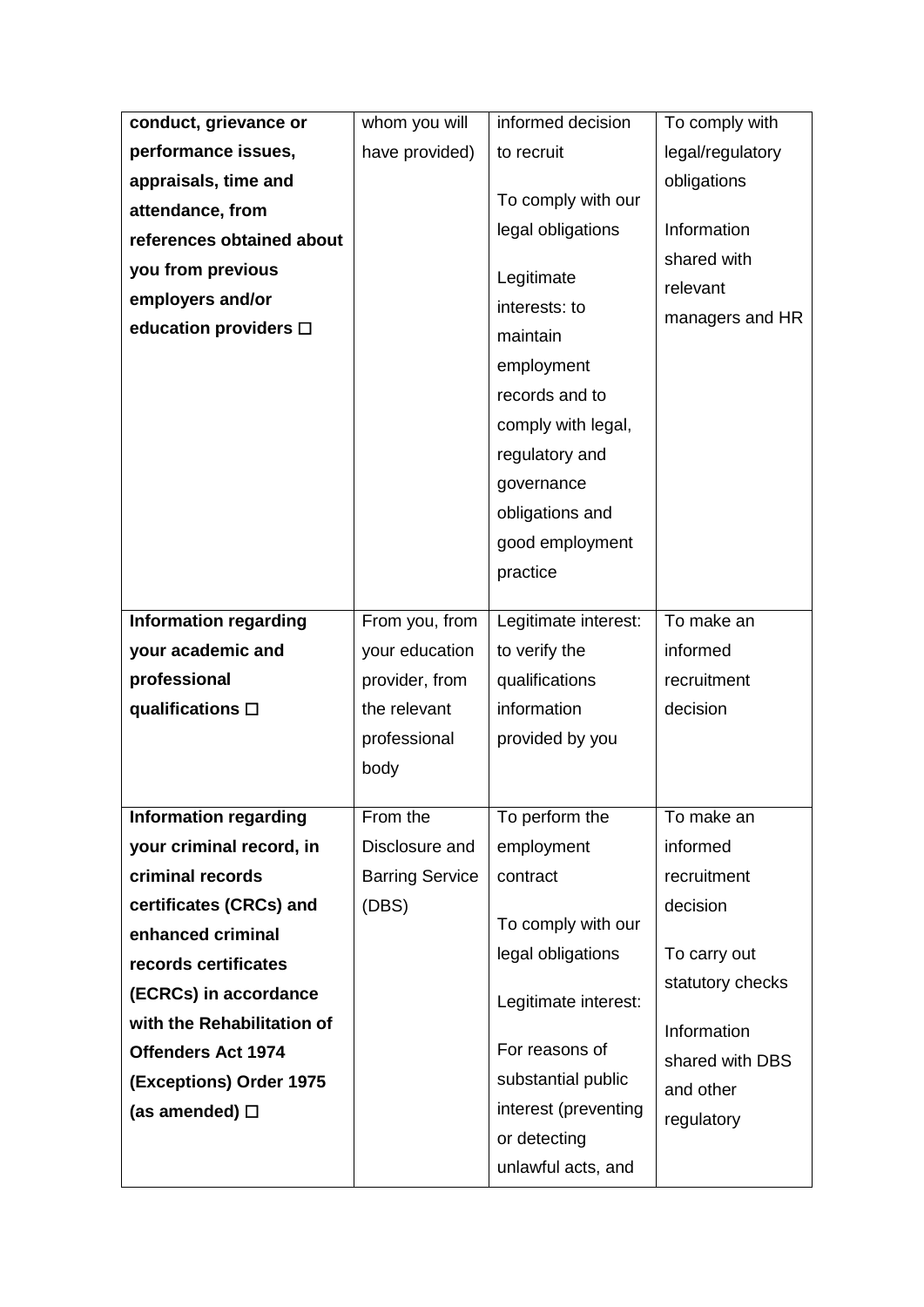|                                   |                | protecting the       | authorities as     |
|-----------------------------------|----------------|----------------------|--------------------|
|                                   |                | public against       | required           |
|                                   |                | dishonesty)          |                    |
|                                   |                |                      | For further        |
|                                   |                |                      | information, see * |
|                                   |                |                      | below              |
|                                   |                |                      |                    |
| Your nationality and              | From you and,  | To enter             | To carry out right |
| immigration status and            | where          | into/perform the     | to work checks     |
| information from related          | necessary, the | employment           | Information may    |
| documents, such as your           | Home Office    | contract             | be shared with     |
| passport or other                 |                |                      |                    |
| identification and                |                | To comply with our   | the Home Office    |
| immigration information $\square$ |                | legal obligations    |                    |
|                                   |                | Legitimate interest: |                    |
|                                   |                | to maintain          |                    |
|                                   |                |                      |                    |
|                                   |                | employment           |                    |
|                                   |                | records              |                    |
| A copy of your driving            | From you       | To enter             | To make an         |
| licence                           |                | into/perform the     | informed           |
|                                   |                | employment           | recruitment        |
|                                   |                | contract             | decision           |
|                                   |                |                      |                    |
|                                   |                | To comply with our   | To ensure that     |
|                                   |                | legal obligations    | you have a clean   |
|                                   |                |                      | driving licence    |
|                                   |                | To comply with the   |                    |
|                                   |                | terms of our         | Information may    |
|                                   |                | insurance            | be shared with     |
|                                   |                |                      | our insurer        |
|                                   |                |                      |                    |

You are required (by law or in order to enter into your contract of employment) to provide the categories of information marked '□' above to us to enable us to verify your right to work and suitability for the position.